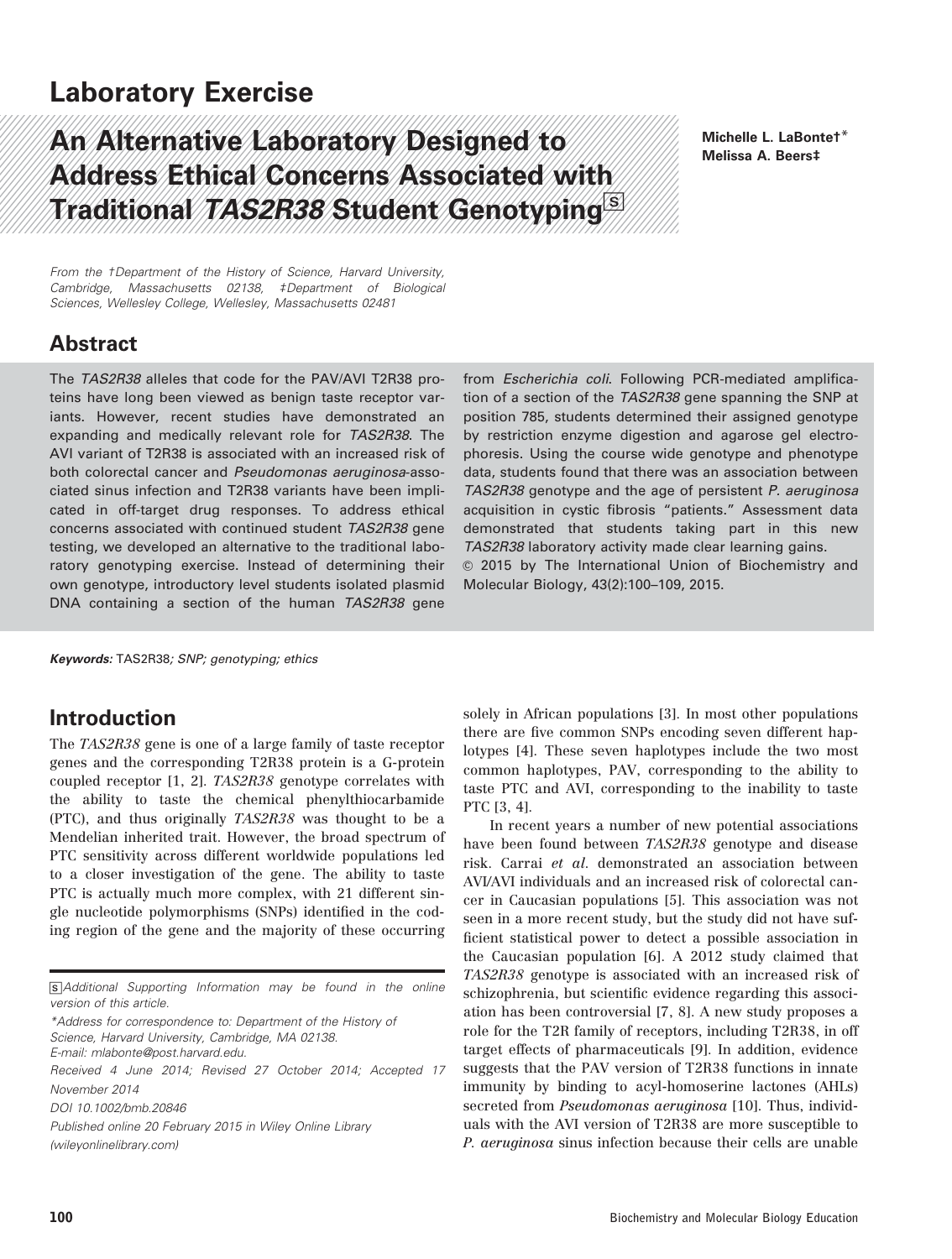to bind to the AHLs produced by P. aeruginosa. As a result, downstream events that would lead to pathogen clearance attempts are not as effectively triggered in AVI/AVI or AVI/ PAV individuals [10]. These findings have important implications for the possible role of T2R38 variants in chronic rhinosinusitis and respiratory disease susceptibility [11–13]. Taken together, recent studies demonstrate that T2R38 functions as more than simply a taste receptor.

Before the nontaste functions of T2R38 were known, Merritt et al. described a laboratory exercise in which students determine their PTC-tasting phenotype and their TAS2R38 genotype [14]. This laboratory exercise makes use of a SNP at position 785 of the TAS2R38 gene to determine genotype. Presence of a C at position 785 in the DNA is most commonly associated with the PAV (proline-alanine-valine) protein variant that is able to bind to the PTC chemical. In contrast, a T at position 785 in the DNA is typically associated with the AVI (alanine-valine-isoleucine) protein variant that is unable to bind to PTC [14]. Educational laboratory exercises designed to analyze student TAS2R38 variants have become quite widespread, and Carolina Biological sells a TAS2R38 genotyping kit [15, 16]. Students in the BISC110/112 Introductory Cellular and Molecular Biology with Laboratory course at Wellesley College participated in a version of the Merritt TAS2R38 laboratory for several years until reports of potential disease risks associated with TAS2R38 genotype were published. In deciding whether to continue student TAS2R38 genotyping in light of the expanding knowledge of the biology of taste receptors, faculty at Wellesley explored how others have dealt with similar concerns [17, 18].

Many university instructors have tried to address the ethical concerns associated with student DNA testing by implementing an informed consent process in which students are given the ability to opt out of such exercises or in which instructors ask for volunteers for the testing [19, 20]. However, some worry that students may feel pressure to participate in the testing out of concern that their grade will be affected if they opt out [17, 21]. Stanford Medical School addressed this issue of perceived coercion by having students send testing out to a third party and mandating that students do not tell their professors whether they got tested [19]. The University of California at Berkeley provided incoming students with aggregated data on three metabolically relevant genes after the California Department of Public Health determined that students could not receive their individual test results upon arrival to campus in the fall of 2010 [22]. Others have opted to anonymize the samples during the DNA testing process and then provide students with aggregated data [23].

After considering how best to respond to the expanding understanding of taste receptors, we developed a new laboratory exercise in which students are assigned cloned versions of TAS2R38 alleles and experimentally determine their "genotype." In addition, students are assigned a phenotype

so that they are still able to analyze course-wide data to determine whether there is an association between genotype and phenotype. Given the concern that the removal of the student genotyping might affect student engagement with the laboratory series as well as the ability to generate and analyze authentic data, we took the opportunity to add a complex simulation to model the process of scientific investigation [17, 24–27]. Thus, our modified TAS2R38 laboratory unit allows instructors to avoid the ethical issues associated with student DNA testing while still providing students with a laboratory experience focused on the increasingly relevant issue of human DNA testing.

### Laboratory Series Background and **Design**

In this laboratory unit, students experimentally determine their assigned TAS2R38 genotype by isolation of a section of human TAS2R38 DNA. Instead of providing students with human genomic DNA, they are given cloned TAS2R38 DNA in the context of a bacterial plasmid. After amplifying a region of the TAS2R38 gene by PCR, students are able to determine their assigned genotype based on restriction enzyme mediated analysis of the SNP at position 785. Using this approach, students gain experience with the same experimental techniques that are used in traditional student TAS2R38 DNA testing laboratory exercises.

After each student has determined her assigned genotype, she then conducts a course-wide analysis of data to see if there is an association between assigned phenotype and TAS2R38 genotype. While this laboratory exercise historically has used PTC-tasting ability as the associated phenotype, we took the opportunity to choose a more medically relevant phenotype since students would not be working with their own DNA. Since evidence from the scientific literature suggested an interesting potential (and untested) association between TAS2R38 genotype and the ability of cystic fibrosis (CF) patients to respond to P. aeruginosa exposure, we chose to assign students a phenotype based on the age at which persistent P. aeruginosa is acquired in CF patients [5].

CF is an autosomal recessive disease caused by a faulty chloride channel, termed the cystic fibrosis transmembrane conductance regulator (CFTR) [28, 29]. While the mutant chloride channel affects many organs, the resulting thick, sticky mucus in the lungs is responsible for significant morbidity and mortality in CF patients. As a result of the thick mucus and possibly the altered ion content in the CF lung, individuals with CF are prone to serious bacterial infections [30]. One such bacterium, P. aeruginosa, is present in many CF patients and increased morbidity and mortality is associated with early P. aeruginosa acquisition [31].

Many factors contribute to the age of persistent P. aeruginosa acquisition, including both genetic and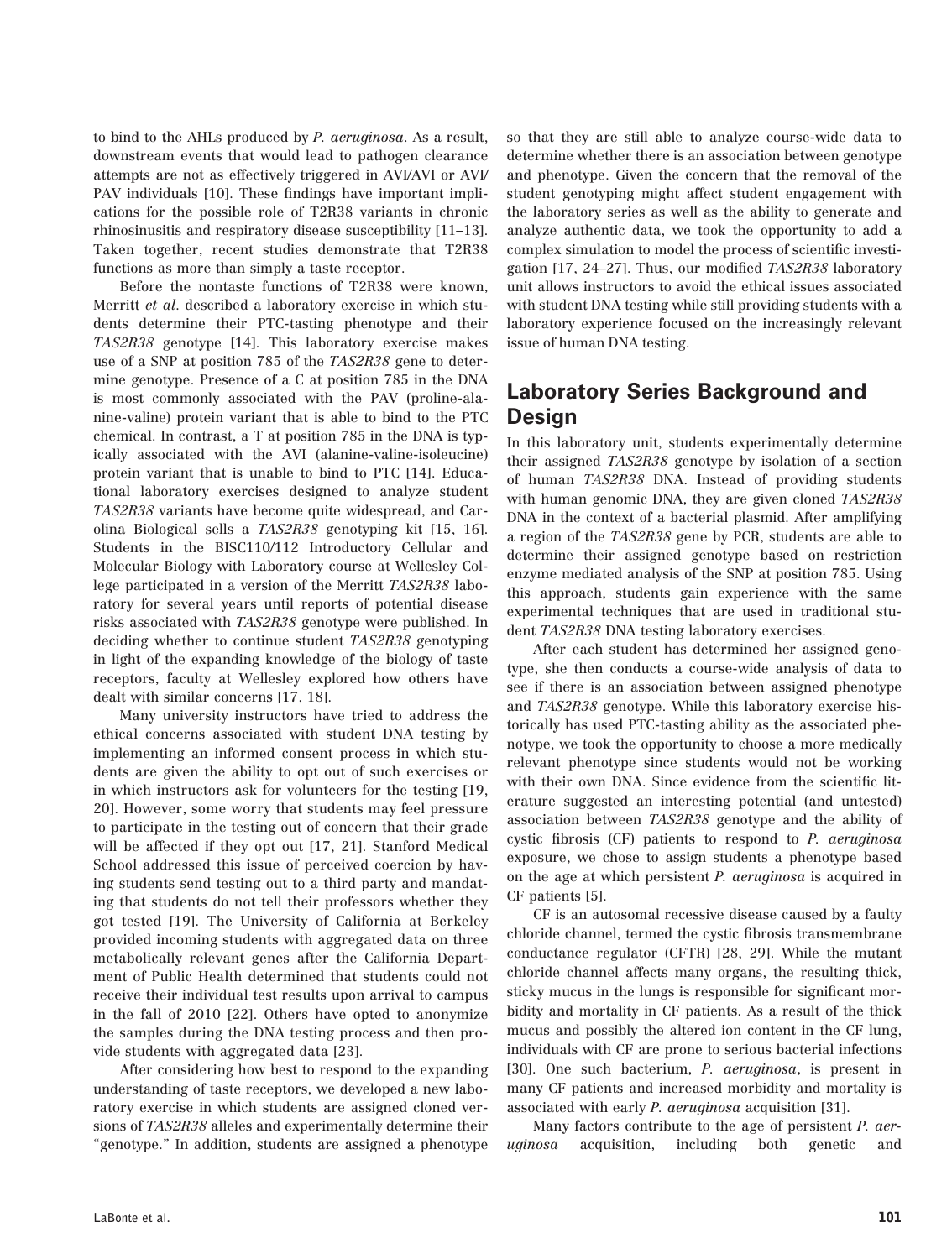

environmental influences [32]. As mentioned above, a study of sinonasal surgery patients (excluding patients with CF) demonstrated that infection with P. aeruginosa is influenced by the TAS2R38 genotype [10]. In the individuals studied, the PAV variant of the T2R38 protein is able to bind to AHLs produced by P. aeruginosa, resulting in calcium flux, increased ciliary beat frequency, and clearance of P. aeruginosa. In contrast, the AVI variant of the T2R38 protein is not able to recognize the AHLs produced by P. aeruginosa. As a result, homozygous AVI/AVI and heterozygous PAV/AVI individuals have an increased risk of P. aeruginosa-associated sinus infection [10].

Given the role of TAS2R38 genotype in P. aeruginosa infection of individuals without CF and the association of P. aeruginosa with morbidity in CF patients, we had students explore the simulated association between age of persistent P. aeruginosa acquisition in CF patients and TAS2R38 genotype.

### Methods

#### Laboratory Schedule

This laboratory unit is placed in the schedule such that the lecture portion of the course has covered the basic information regarding DNA, mutation, and heritability. The lab series is designed to expand upon this knowledge and introduce new concepts like SNPs and the "taster" gene TAS2R38 as well as lab techniques including PCR, restriction enzyme digestion, and agarose gel electrophoresis. We also use this lab as an opportunity to introduce students to the ethical issues associated with personal genetic testing.

During week 1 of the module, we begin with a lecture providing the scientific background associated with the experiment. During this time, we also discuss gene testing in the context of direct to consumer genetic testing and informed consent. Students watch the NOVA scienceNow Personal DNA Testing video as a starting point for future discussions regarding the ethical issues associated with DNA testing [33]. To begin the experiment, students are given Escherichia coli containing either a plasmid with the T at position 785 of the TAS2R38 gene, a C at position 785, or a combination of both types of bacteria. Students are also assigned an age of acquisition of P. aeruginosa as the phenotype of the cystic fibrosis "patient."

After isolating the plasmid DNA from their assigned E. coli sample, students practice dilutions by serially diluting their DNA for use in a PCR reaction. Part of the class is reserved for working as a group to discuss the process of PCR and the design of the primers used to amplify a 303 base pair region surrounding the SNP at position 785 of the TAS2R38 gene. The students set up a PCR reaction using their diluted DNA, the reaction is run in the thermocycler overnight, and the instructor freezes the reactions until the next lab period. In addition, each pair of students amplifies

a "control" heterozygous DNA sample to facilitate analysis in the second week.

In week 2, the students digest their amplified TAS2R38 gene fragment with the restriction enzyme Fnu4HI. This enzyme recognizes the restriction site 5'-GCNGC-3'. The "taster" C785 variant of the TAS2R38 gene creates an Fnu4HI cut site (5'-GCTGC-3'), while the "nontaster" T785 variant does not (5'-GTTGC-3'). The ability of *Fnu4HI* to differentiate the TAS2R38 variants allows the students to visually determine the genotype of their "patient" via agarose gel electrophoresis. At the beginning of lab the students set up digests of "patient" and heterozygous control DNA. While the DNA is being digested by the restriction enzyme, pairs of students work together to pour 1.5% agarose gels. Students then separate both undigested and digested DNA samples by agarose gel electrophoresis. While waiting, students discuss possible outcomes to prepare for the subsequent interpretation of their gels.

Next, genotypes are recorded on a course data sheet (Supporting Information A) next to the corresponding "patient" number and age of acquisition. The students then analyze the data (101 samples during the fall 2013 semester) to determine if there is an association between age of acquisition of P. aeruginosa and genotype at position 785 in the TAS2R38 gene. The analysis results in students writing a partial lab report in the style of a scientific article. This article includes Title, Authors, Introduction, and Results text with at least three figures, References, and a short student self-assessment about the lab and writing process. The lab work is completed in pairs, yet the final written work is completed independently. A writing workshop a week before the article is due allows the students to present their figures to their lab section for peer review and analysis before incorporation into their final article. Throughout the unit, the simulated nature of the experiment is stressed.

#### Generation of T785 and C785 TAS2R38 Plasmids

The instructors generated the TAS2R38 plasmids before the laboratory unit commenced. To this end, purified genomic DNA from a T785/C785 individual was used to amplify a 303 bp region of the TAS2R38 gene by PCR with illustra PuReTaq Ready-To-Go PCR beads (GE Healthcare catalog #27–9559-01). Primers were designed such that the 303 bp section of TAS2R38 DNA contained the SNP at position 785 (Forward primer: 5' AACTGGCAGATTAAAGATCT CAATTTAT 3'; Reverse primer: 5' AACACAAACCATCACC CCTATTTT  $3'$ ). The PCR product was visualized by 1.5 % agarose gel electrophoresis with SYBR Safe DNA Gel Stain (Life Technologies catalog #S33102) and then purified using the QIAQuick Gel Extraction kit (Qiagen catalog #28704). To ultimately clone both the T785 and C785 alleles, the PCR product was ligated to the pGEM-T Easy vector (Promega catalog #A1360). DH5 alpha E. coli were transformed with the pGEM-T Easy ligation reaction and colonies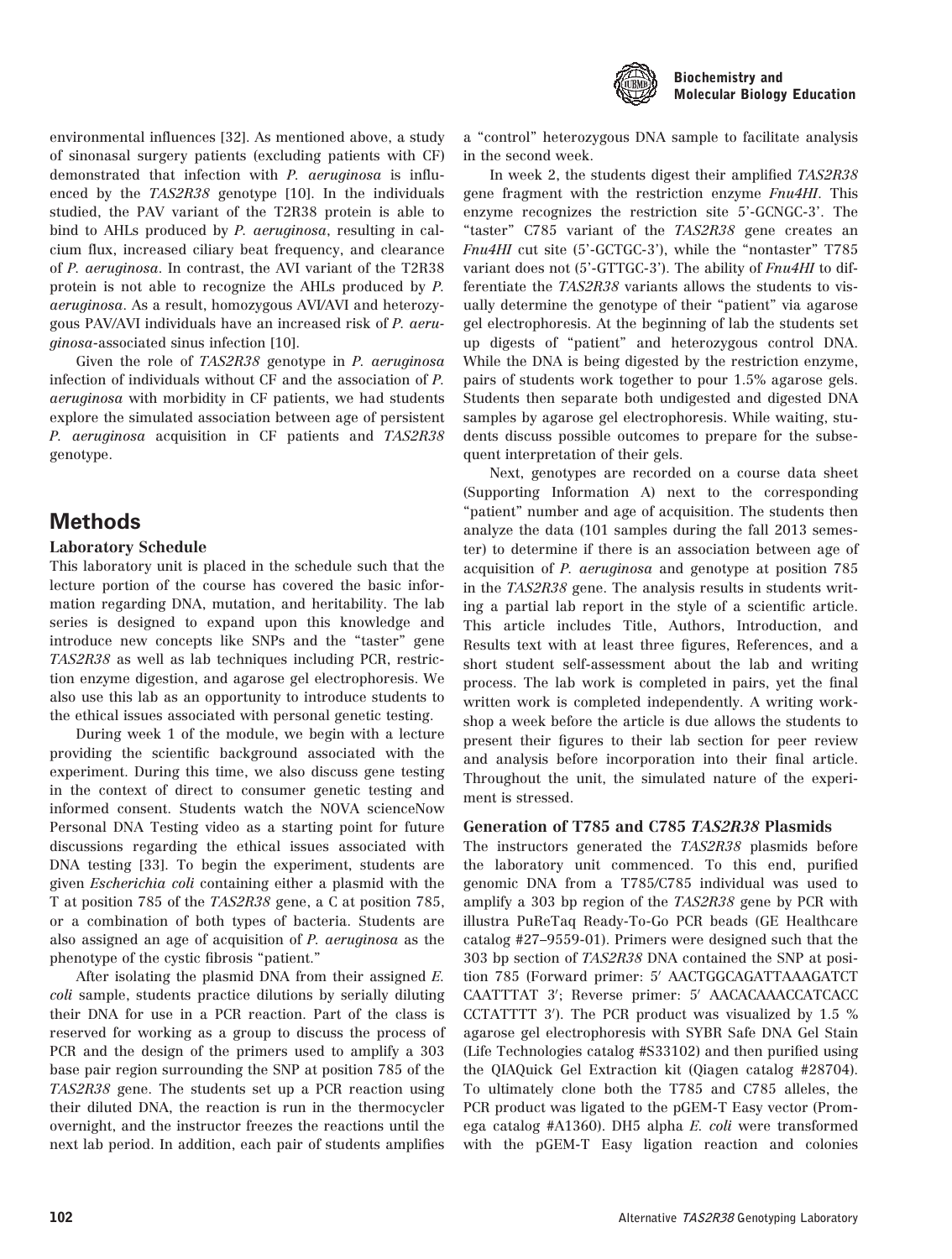containing TAS2R38 inserts were selected by blue/white screening using X-gal (Promega catalog #V3941). Plasmids containing TAS2R38 inserts were purified using the QIAprep Spin Miniprep Kit (Qiagen catalog #27104) and the SNP at position 785 was determined by restriction enzyme digestion with Fnu4HI (New England Biolabs catalog #R0178S).

#### Isolation of Plasmid DNA Containing the TAS2R38 Gene

Each student was given a microfuge tube containing a frozen pellet of E. coli that contained the plasmid with the 303 bp TAS2R38 gene segment (see Generation of T785 and C785 TAS2R38 Plasmids for cloning procedure). Each student then isolated the plasmid DNA using the manufacturer instructions included with the Qiagen QIAprep Spin Miniprep Kit (Catalog #27104).

#### PCR of the Region Surrounding SNP 785 in TAS2R38

Students diluted their isolated plasmid DNA (see Isolation of plasmid DNA containing the TAS2R38 gene) 1:10,000 in water. The diluted plasmid DNA was mixed with illustra PuReTaq Ready-To-Go PCR beads (GE Healthcare catalog #27–9559-01). The same primers from Generation of T785 and C785 TAS2R38 Plasmids were used to amplify a 303 bp region around the SNP at position 785 in the TAS2R38 gene. Amplification occurred using the following conditions: 95 $\degree$ C for 10 min; 40 cycles of 95 $\degree$ C for 1 min, 55 $\degree$ C for 1 min, and 72°C for 1 min; followed by a final 10 min incubation at 72°C. Each pair of students also amplified a prediluted heterozygous sample of TAS2R38 DNA to use as a control in their analysis.

#### Restriction Enzyme Digest of the SNP at Position 785 in TAS2R38

Following PCR amplification of the 303 bp region surrounding SNP 785 in TAS2R38, each sample was digested with the enzyme Fnu4HI (New England Biolabs catalog #R0178S) following manufacturer instructions. Digests were incubated at 37°C for 1 h to allow for complete digestion of the DNA.

Agarose Gel Determination of Genotype at SNP 785 Each pair of students was tasked with working through all calculations and procedures necessary to make and pour a 1.5% agarose gel dissolved in  $1 \times$  TBE (89 mM Tris Base (TRIZMA), 89 mM boric acid, 2 mM EDTA (pH 8.0)). Students mixed their cut and uncut DNA samples with  $6\times$ loading dye (0.4% Ficoll 400, 1.8 mM EDTA, 0.55 mM Tris-HCl, 0.001% SDS, 0.025% Bromophenol Blue pH 8.0 at 25°C) and loaded the samples into individual wells. Gels were stained with SYBR Safe DNA Gel Stain (Life Technologies catalog #S33102) and photographed under UV light. Banding patterns of the "patient" DNA were compared with the known heterozygous control and the PCR Marker ladder (NEB catalog #N3234S).

#### Data Analysis

Genotypes determined by each student from their analysis of the agarose gel were recorded on a composite data sheet (Supporting Information A). The students then sorted the data using Microsoft Excel or any other spreadsheet program in order to create figures that best answered their experimental question.

#### Assessment Methods

Formal evaluation of this laboratory unit was conducted during fall 2013, the second semester this unit was offered, during which 108 students were enrolled in eight laboratory sections. The two identical surveys, pre- and postunit, are included as Supporting Information B. The survey is divided into four multiple choice sections. Part 1 (one question) addresses prior student exposure to biology in high school. Part 2 (five questions) identifies prior student experience with the techniques in this laboratory unit, with responses ranging from "I can perform this procedure on my own" to "I have never heard of this procedure." Part 3 (four questions) is designed to highlight general knowledge about genetics concepts and Part 4 (five questions) highlights knowledge surrounding concepts specific to the laboratory unit. Part 4 has "I do not know" as one of the answers for each of the five questions to prevent students from guessing. Participation in the survey was anonymous and did not involve any personal identifying information, so the study was exempt from review by the Wellesley College Institutional Review Board.

### Results

#### Determination of TAS2R38 Genotype

The two most common T2R38 receptor variants, PAV and AVI, can be determined by analysis of a single SNP at position 785. To determine their assigned genotypes, students in the BISC 110/112 laboratory course at Wellesley College isolated human TAS2R38-containing plasmid DNA, amplified a 303 bp region of the gene by PCR, digested the resulting PCR product with the enzyme Fnu4HI, and separated the DNA fragments by 1.5% agarose gel electrophoresis. As seen in Fig. 1, the three possible TAS2R38 genotypes can easily be distinguished using this technique. Although the 65 bp band is often difficult to see, the two larger bands can be used to determine genotype. Students with the assigned T785/T785 genotype will have a single band at 303 bp and students with the assigned C785/C785 genotype with have bands at 238 bp and 65 bp. Students with the heterozygous C785/T785 genotype will have three bands at 303 bp, 238 bp, and 65 bp. Once each student completed the genotyping analysis, results were entered into a course wide spreadsheet. The resulting data sheet, containing course wide assigned genotype and assigned phenotype data, was used by students to determine if there was an association between TAS2R38 genotype and age of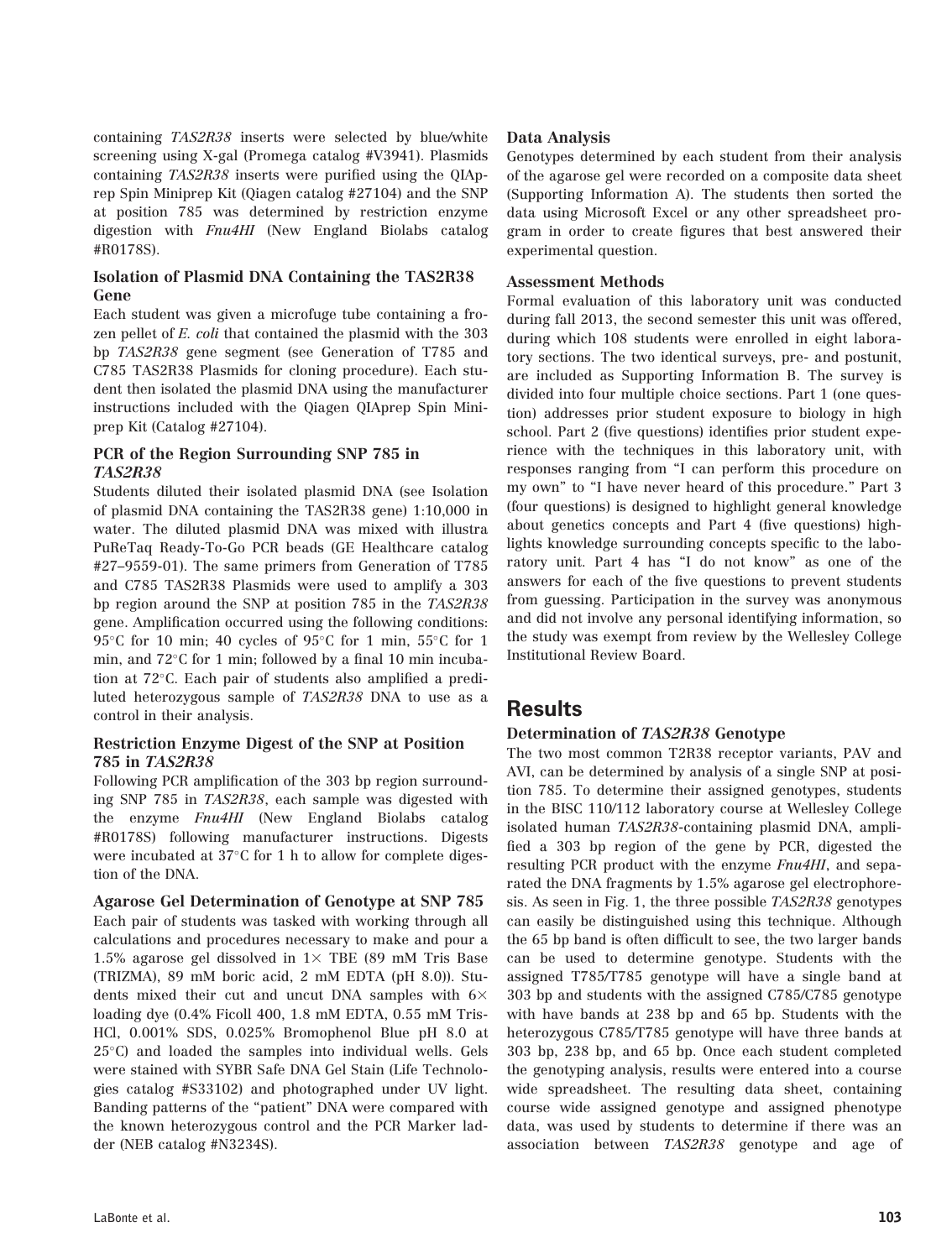



Determination of TAS2R38 genotype. Plasmid DNA containing a section of the TAS2R38 gene was isolated from E. coli and a 303 bp region of the TAS2R38 gene was amplified using PCR. The PCR products were digested with Fnu4HI and the resulting DNA fragments were separated by 1.5% agarose gel electrophoresis and visualized with SyberSafe DNA stain. A single 303 bp band corresponds to the T785/T785 genotype and the C785/C785 genotype is represented by two bands of 238 bp and 65 bp. The heterozygous C785/ T785 genotype is represented by three bands of 303 bp, 238 bp, and 65 bp. The three possible fragment sizes are indicated by arrows to the right of the gel. FIG 1

persistent P. aeruginosa acquisition. The fall 2013 course data sheet can be seen in Supporting Information A.

#### Student Analysis of Genotype and Phenotype Data

Students in the BISC 110/112 laboratory course are asked to write a partial article based on the genetics data. Using the simulated data, students determine whether there is an association between TAS2R38 genotype and the age of persistent P. aeruginosa acquisition in CF patients. At least three distinct figures addressing this question are required. Many students begin their analysis by presenting a figure of their gel. Their second figure often represents the mean age of persistent P. aeruginosa acquisition for each genotype. As shown in Fig. 2a, the mean age of persistent P. aeruginosa acquisition in cystic fibrosis patients with the TAS2R38 T785/T785 genotype is 5.5 ( $\pm$ 2.7) years. In contrast, the mean age of P. aeruginosa acquisition is 11.6  $(\pm 3.2)$  and 12.1  $(\pm 3.1)$  years in C785/T785 and C785/C785 individuals, respectively. Students generating this type of figure conclude that the mean age of P. aeruginosa acquisition is lower for cystic fibrosis patients with the T785/T785

TAS2R38 genotype as compared with those with the C785/ T785 or C785/C785 genotypes.

For their third figure, students will often look at the TAS2R38 genotype distribution either in different age groups or at each age individually. As seen in Fig. 2b, one student analyzed, for each TAS2R38 genotype, the percentage of cystic fibrosis patients who acquired P. aeruginosa in the 2- to 8-year and 9- to 18-year age ranges, deciding to cut the range of acquisition from 2 to 18 years in half. She found that the majority of cystic fibrosis patients with the T785/T785 TAS2R38 genotype acquired P. aeruginosa during the younger age range of 2 to 8 years. In contrast, the majority of cystic fibrosis patients with the C785/T785 and C785/C785 TAS2R38 genotypes acquired P. aeruginosa at the older age range of 9 to 18 years. Another student looked in even more detail at the relationship between TAS2R38 genotype and age (Fig. 2c). Based on this analysis of simulated data, it is clear that cystic fibrosis patients who acquire *P. aeruginosa* at younger ages are more likely to have the T785/T785 TAS2R38 genotype. As the age of P. aeruginosa acquisition increases, the TAS2R38 genotype is more likely to be C785/T785 or C785/C785. Thus, students are able to see a clear relationship between TAS2R38 genotype and age of P. aeruginosa acquisition through analysis of the simulated course wide data. Note: student figures and legends are presented as they were designed and written. No modifications were made for publication.

#### Evaluation of Student Outcomes

To evaluate the efficacy of the TAS2R38 laboratory unit, we asked students to complete anonymous pre- and postunit surveys (see Materials and Methods and Supporting Information B). Wellesley College has a diverse student background, with students from all walks of life and from many different countries throughout the world. Since Wellesley College does not give course credit for high scores on AP/IB biology exams, all students interested in a major in several biologically relevant fields must complete the BISC 110/112 course with lab. To assess their variable backgrounds, we asked students to provide us with information regarding their high school biology coursework (Fig. 3). We found that 99% of our students had a prior biology course. More specifically, 68% of students had AP/IB biology with or without lab, while 31% had regular or non-AP/IB biology with or without lab. Interestingly, 26% of our students had no prior laboratory experience.

In addition to the high school biology background of our students, we sought to assess their general genetics knowledge by asking multiple-choice questions covering concepts such as molecular biology, genotype, and phenotype. Responses demonstrated very little if any increase in student knowledge comparing pre- and post survey data (Fig. 4, questions 2–4). This outcome was expected, as we felt that most students with a high school biology background should be able to correctly answer these questions.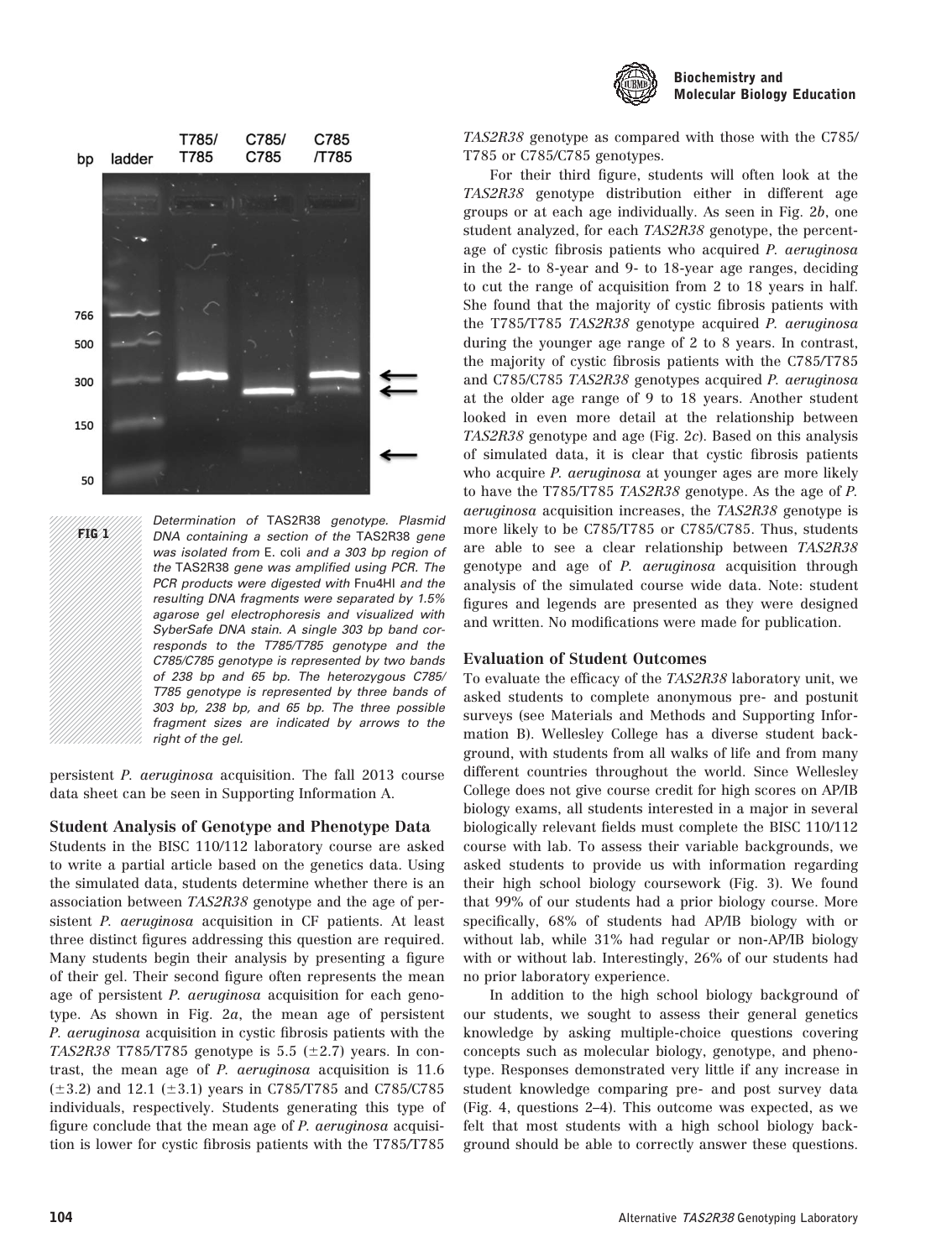

FIG 2

(a) Correlation between average age of acquiring P. aeruginosa and SNP position 785 on the TAS2R38 gene. Average age at which cystic fibrosis patients were infected with P. aeruginosa was determined for each genotype group, where C represents C785 and T represents T785. C/C and T/T are homozygous alleles for cytosine and thymine bases, respectively, while C/T is a heterozygous allele for both cytosine and thymine bases. Standard deviation is depicted as error bars on the graph. Data was collected from 101 individuals. (Figure and legend prepared by Christina Lepore, a Fall 2013 BISC110/112 Laboratory student at Wellesley College.) (b) Percentage of cystic fibrosis (CF) patients who acquired P. aeruginosa in certain age groups sorted by genotype of TAS2R38 gene. One hundred one CF patients were sorted according to their genotype through PCR and restriction enzyme analysis. (A) Shows CF patients with genotype T785/ T785; (B) shows CF patients with genotype C785/T785; (C) shows CF patients with genotype C785/C785. CF patients were also separated into two groups based on age: 2 to 8 yrs and 9 to 18 yrs. These divisions were made based on data from Fig. 2. In A, 91.7% of CF patients with T785/T785 genotype acquired P. aeruginosa in the 2 to 8 yrs group. In B, however, 83.5% of CF patients with C785/T785 genotype acquired P. aeruginosa between 9 and 18 yrs. In C, the split is even clearer, with 95.8% of CF patients with C785/C785 genotype who acquired P. aeruginosa between 9 and 18 yrs. These results suggest that CF patients with a C allele at position 785 are more likely to acquire P. aeurginosa at a later age than those without a C allele at position 785. (Figure and legend prepared by Crysti Wang, a Fall 2013 BISC110/112 Laboratory student at Wellesley College.) (c) Early acquisition of P. aeruginosa in cystic fibrosis patients associated with T785 SNP in the TAS2R38 gene. Genotypes of 96 individuals with cystic fibrosis were determined by using PCR, restriction digestion with enzyme Fnu4H1, and gel electrophoresis analysis. Phenotypes, age of P. aeruginosa acquisition, were given by each individual. Phenotypes of early acquisition of P. aeruginosa had the highest percentage of individuals with the genotype T785/T785. Phenotypes of late acquisition of P. aeruginosa had the highest percentage of individuals with the genotype C785/T785 and C785/C785. Early acquisition of P. aeruginosa in cystic fibrosis patients is associated with the T785 SNP within the TAS2R38 gene. Late acquisition of P. aeruginosa in Cystic Fibrosis patients is associated with C785 SNP within the TAS2R38 gene. (Figure and legend prepared by Anna Ha, a Fall 2013 BISC110/112 Laboratory student at Wellesley College.) [Color figure can be viewed in the online issue, which is available at [wileyonli](http://wileyonlinelibrary.com)[nelibrary.com.](http://wileyonlinelibrary.com)]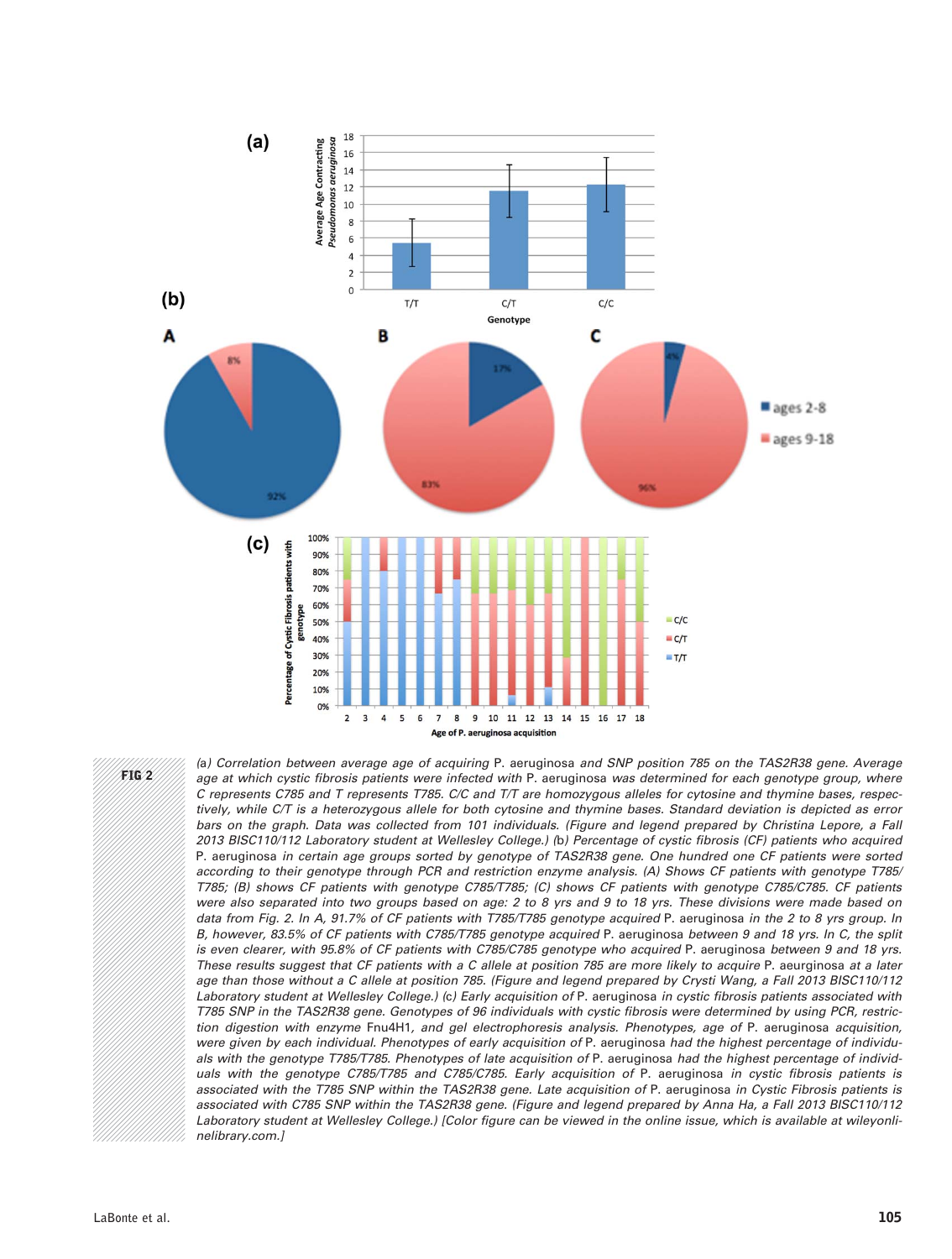



FIG 3

Variation in student preparedness before enrolling in BISC110/112 at Wellesley College. 108 students completed the genetics survey.

However, we were surprised by the moderate student understanding of DNA (Fig. 4, question 1). We had expected that the vast majority of students would be aware of the three important features of DNA included in the question, yet those who answered incorrectly chose only the unabbreviated name of DNA rather than all of the above. While the most students had at least a very basic understanding of DNA, a more detailed discussion of the structure of DNA in class may be important.

Students were also asked multiple choice questions covering unit specific concepts such as the definition of a SNP, the symptoms involved in cystic fibrosis, and the basic methodology behind the relevant laboratory tools. Students exhibited varying levels of understanding on the preassessment surveys, yet approximately 89 to 99% of the students responded with the correct answer on the postassessment survey (Fig. 4, questions 5–9). Before the lab unit, only 18% of the students knew that a SNP was a specific location in the genome where greater than 1% of the population has been shown to have a different nucleotide present. After the lab unit, 92% of the students answered this question correctly (Fig. 4, question 5). Only 40% of the students understood before the unit that cystic fibrosis is characterized by abnormal transport of chloride and sodium ions across an epithelium, leading to thick, viscous secretions. This increased drastically to 90% after the unit (Fig. 4, question 6). When asked to define what a restriction enzyme is, only 44% of students answered correctly before the unit. In contrast, 92% of students correctly defined a restriction enzyme at the end of the unit. Similar results were obtained for understanding the concept of PCR. Before the lab unit, only 35% of students knew that PCR allows scientists to amplify a few copies of DNA to generate thousands to millions of copies of a particular sequence. In contrast, 94% of the students could properly define PCR at the end of the unit. When asked about agarose gel electrophoresis before the unit, 64% of students knew that smaller pieces of DNA move faster through the

gel matrix. At then end of the lab unit, 99% of the students answered the question correctly. These data demonstrate that students taking part in the genetics laboratory unit made important conceptual knowledge gains about advanced topics and methodologies.

In addition to evaluating student understanding of relevant scientific concepts and laboratory techniques, we also assessed levels of self-determined competency with laboratory methods (Fig. 5). We were interested in analyzing student perceptions of their laboratory skills, as many Wellesley students go on to work in research labs on campus and the methods we emphasize in this laboratory unit are all basic techniques in molecular biology. Before the lab unit, 46% of students felt they could perform a plasmid miniprep on their own or with guidance, while 21% had never heard of the procedure. At the end of the unit, 99% felt confident they could perform a mini-prep on their own or with guidance. Performing a PCR reaction showed similar pre- and postcompetency levels (43% pre and 97% post). Interestingly, restriction enzyme digestion showed the highest gains from pre- to postlaboratory in that 32% of students before the unit and 98% at the conclusion of the unit felt they could perform a restriction enzyme digest on their own or with guidance. Students were initially most comfortable with agarose gel electrophoresis (66% could perform on their own or with guidance before and 99% after the lab unit) and using Microsoft Excel to sort and analyze a large data set (89% could perform on their own or with guidance before and 99% after the lab unit). Taken together these data suggest that a majority of students feel an increased competency with methods commonly used in a molecular biology lab.



FIG 4

Percent of students who answered concept questions correctly one week before the beginning of the laboratory unit (pre) and after the unit was completed (post). Questions 1 to 4 highlight general knowledge about genetics concepts and questions 5 to 9 highlight more advanced knowledge surrounding concepts specific to this laboratory unit. See Supporting Information B for specific questions). Using a two-tailed t-test, significant differences are indicated by  $p > 0.01$  or  $*$  $*$ p  $<$  0.0001.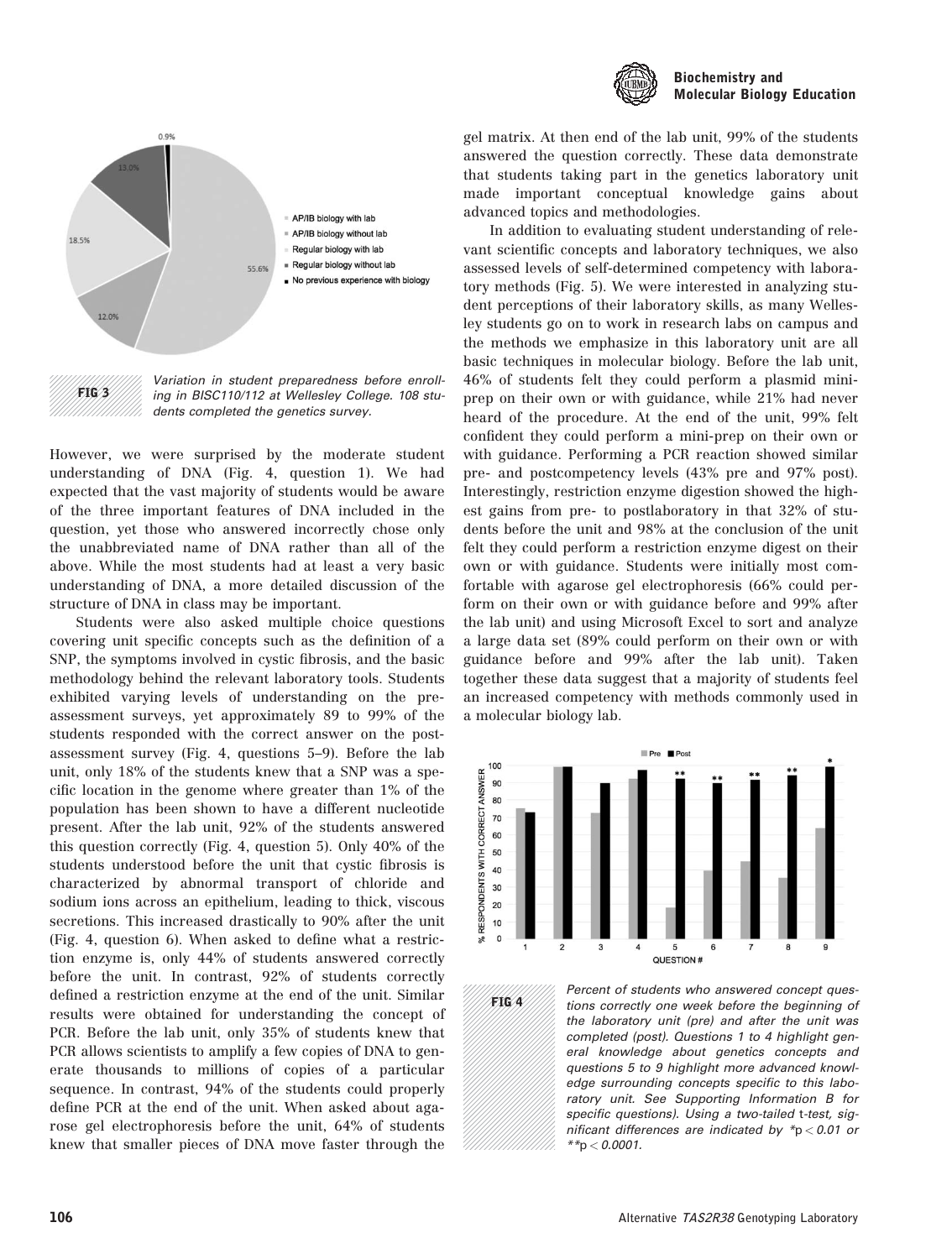



Student self-determined competency with laboratory unit methods. One hundred eight students completed the genetics survey. Using a twotailed t-test, significant differences are indicated by  $*_{p} < 0.01$  or  $*_{p} < 0.0001$ .

Given the concerns regarding lower student interest associated with removing student DNA testing from this lab, we also compared end of semester student responses about personal relevance from before and after the simulation was introduced. While this comparison asks students about the entire semester of laboratory concepts, the only substantial change that was made in that time period was to the genetics series. As shown in Fig. 6, student perception of personal relevance was not negatively impacted by the switch from student DNA testing to analysis of plasmid DNA. Overall, these data demonstrate that the simulated laboratory exercise results in student learning gains and does not affect student perceptions of personal relevance.

### **Discussion**

It is important that instructors have alternatives to traditional student DNA testing laboratories, so that they can decide how best to address ethical concerns raised by such educational experiences. In fact, the FDA has expressed concerns with personal genetic testing that provides consumers with medically relevant information. In November of 2013, the FDA sent a warning letter to the personal genotyping company 23andMe asking them to stop marketing a genotyping kit until they could provide evidence of clinical and analytical validity [34]. Due to continued FDA involvement as of October 2014, 23andMe is no longer marketing their health product or providing customers with health reports [35, 36]. The role of the FDA in regulating personal genomics, although contested by some, further highlights the need for careful consideration of student DNA testing. In this study, we present a viable alternative to the student TAS2R38 genotyping laboratory that eliminates the ethical concerns associated with student DNA testing. Our approach could be applied to virtually any current laboratory exercise in which students genotype their own DNA, provided instructors are

able to generate or obtain cloned versions of the possible alleles of the gene of interest.

Our assessment data demonstrate that this new alternative to student DNA testing resulted in clear student learning gains. Not only did students learn important information about SNPs and cystic fibrosis, they also learned about a number of molecular biology laboratory techniques (Fig. 4). We saw an increase in student-perceived competency with the tools used in lab, such as DNA mini-prep, PCR, restriction enzyme digest and agarose gel electrophoresis (Fig. 5). Furthermore, students taking part in the simulated laboratory reported that the semester lab experience was at least as personally relevant to them as it was to students who had done their own genotyping in the original iteration of the TAS2R38 laboratory at Wellesley.

While we found our approach to be quite effective, a very different approach to dealing with the ethical concerns of student DNA testing has been taken by Taylor and Rogers [18]. Instead of carrying out genotyping with cloned DNA, students at Wabash College did only the first part of a traditional genotyping experiment. In this case, students isolated their own DNA and amplified a region of the p53 gene, variants of which are associated with increased cancer risk. Instead of completing the genotyping component of the laboratory, a genetic counselor was brought in to discuss the ethical implications of such a laboratory experience [18]. Using this approach, they avoided some of the ethical concerns associated with traditional student p53 analysis that has been



FIG 6

Student perceptions of personal relevance of the semester long laboratory series. This exit survey is distinct from the genetics survey and was taken at the end of the laboratory session each semester indicated. Answers are in response to the question "The concepts that we covered in lab were relevant to my personal life." 155 students took the S11 survey, 152 students took the S12 survey, 63 students took the S13 survey, and 94 students took the F14 survey.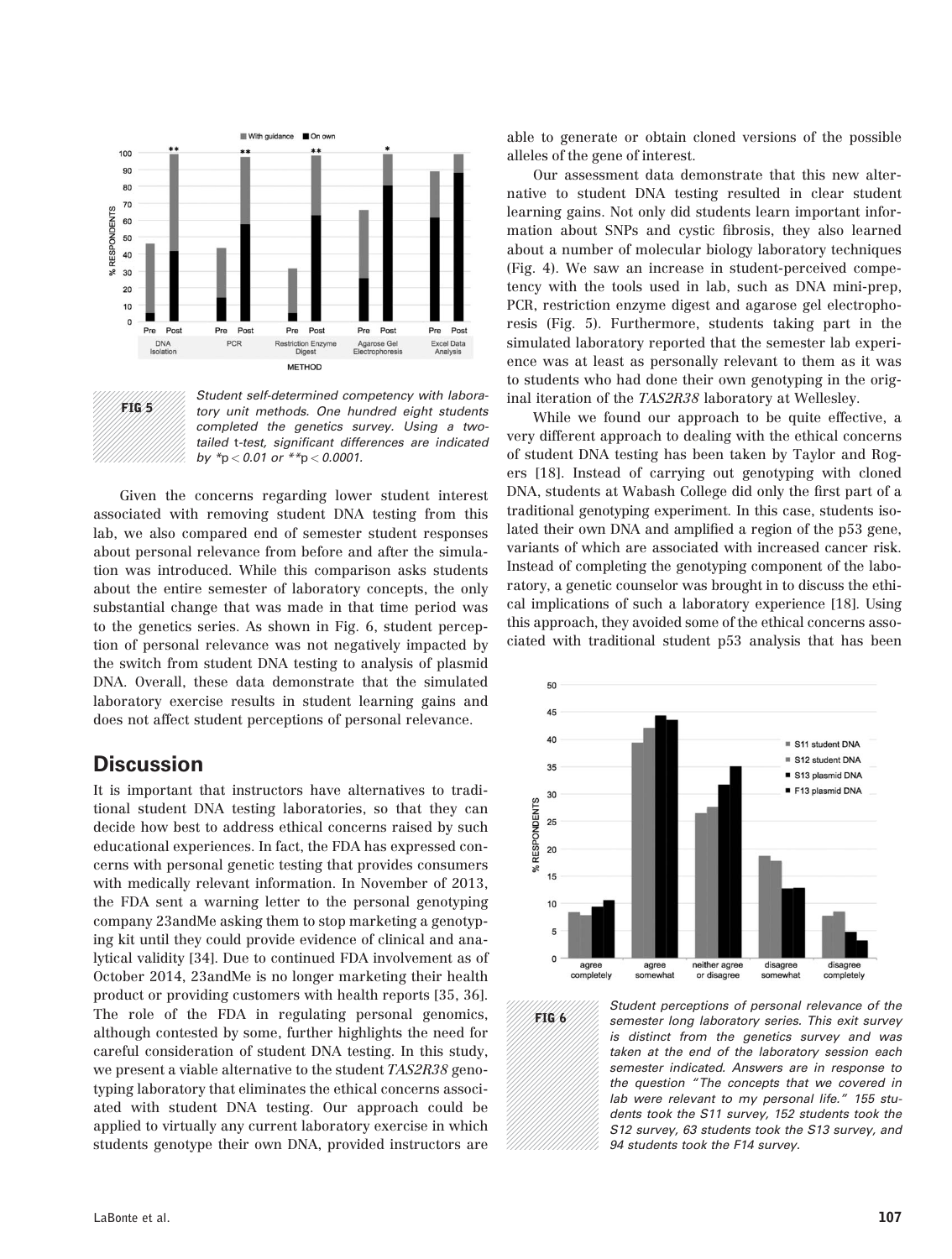

described in the classroom setting [37, 38]. Thus, several viable alternatives are available to those who wish to address the ethical issues associated with student DNA testing by avoiding the student testing altogether, as opposed to other approaches such as anonymizing results or allowing students to opt out of the experience. Furthermore, these alternatives to student DNA testing still allow for rich classroom discussion about the socioscientific topic of genetic testing in general [39, 40]. By covering the topic of genetic testing in the context of the hands-on laboratory simulation, students are introduced to some of the ethical issues associated with personal genetic testing before possibly being faced with the decision to obtain individual genetic test results in the future [41].

We chose to have students analyze the association between TAS2R38 genotype and the age of persistent P. aeruginosa acquisition in cystic fibrosis patients, but many other approaches could be taken using the genotyping portion of the laboratory series that we developed in conjunction with different phenotypic assignments. When we first implemented this new lab using cloned TAS2R38 DNA in place of student DNA, we assigned students a phenotype based on PTC tasting ability instead of using the cystic fibrosis disease phenotype. Students were assigned the phenotype of taster, partial taster, or non-taster. The TAS2R38 genotype and PTC-tasting phenotype combinations were assigned based on the distributions seen in earlier iterations of the Wellesley College BISC 110/112 laboratory course (when our students determined their TAS2R38 genotype after isolating their own DNA). However, the phenotype and genotype distributions could also be determined based on published literature on this topic [3, 42]. This approach would presumably be the easiest for instructors to implement in their courses if they are currently having students genotype their own TAS2R38 DNA, because all that would need to be changed is the initial laboratory component in which students isolate their own DNA.

If instructors wish to move away from the PTC phenotype but time constraints don't allow for sufficient background regarding cystic fibrosis, another option is to have the phenotype be simply the presence or absence of P. aeruginosa associated sinus infection in patients without cystic fibrosis. In this case, one could make genotype/phenotype assignments based on the findings of Lee and colleagues, such that students assigned T785-containing genotypes would predominantly be assigned the phenotype of P. aeruginosa associated sinus infection [10]. Alternatively, labs could be designed using other published phenotypes associated with TAS2R38 variants, such as schizophrenia or colorectal cancer [5, 7, 8]. Finally, if instructors prefer that students meet the learning objective of working with authentic, student-produced data and they are comfortable dispensing with the human DNA testing learning objective, a variety of alternative labs could be implemented [43–45].

As discussed above, our revised TAS2R38 laboratory in which we use plasmid DNA in place of student DNA can be modified in a variety of ways to best suit instructor and student needs. The use of plasmid DNA allows instructors to eliminate ethical concerns associated with student DNA testing, yet students are still exposed to all of the relevant laboratory techniques used in the original version of this lab. We have shown through this modified laboratory series that students gain important knowledge about general and unit specific concepts, as well as an increase in self-perceived competency with several basic molecular biological methods. Using this approach, we were able to engage students personally and scientifically while eliminating the complex ethical issues surrounding the analysis of student DNA in the classroom.

### Acknowledgements

The authors thank Sherly Veeraragavan and Mbaira Maorongarti for providing the skilled technical expertise needed for implementation of this laboratory exercise. The authors also thank the Wellesley College BISC110/112 laboratory students who took part in this course and the additional laboratory instructors who taught the course, including Louise Darling, Jocelyne Dolce, John Goss, Martina Königer, Adam Matthews, and Kaye Peterman. In addition to the instructors in the course, Tucker Crum, Gary Harris, Yui Suzuki, John Cameron, Andrea Sequeira, and Drew Webb provided valuable input as the authors made initial plans to redesign this laboratory series. The authors also thank Kaye Peterman for the implementation of the previous iteration of this laboratory exercise at Wellesley College, modeled after the work of Merritt et al. [14]. The authors thank Wellesley College students Christina Lepore, Crysti Wang, and Anna Ha for allowing them to include their figures in the article and also thank Jocelyne Dolce for careful review of an earlier draft the article. The Department of Biological Sciences at Wellesley College and an HHMI Curriculum Development Grant provided funding this work.

#### References

- [1] Adler, E., Hoon, M. A., Mueller, K. L., Chandrashekar, J., Ryba, N. J., and Zuker, C. S. (2000) A novel family of mammalian taste receptors. Cell 100, 693–702.
- [2] Chandrashekar, J., Mueller, K. L., Hoon, M. A., Adler, E., Feng, L., Guo, W., Zuker, C. S., and Ryba, N. J. (2000) T2Rs function as bitter taste receptors. Cell 100, 703–711.
- [3] Campbell, M. C., Ranciaro, A., Froment, A., Hirbo, J., Omar, S., Bodo, J. M., Nyambo, T., Lema, G., Zinshteyn, D., Drayna, D., Breslin, P. A., and Tishkoff, S. A. (2012) Evolution of functionally diverse alleles associated with PTC bitter taste sensitivity in Africa. Mol. Biol. Evol. 29, 1141–1153.
- [4] Drayna, D. (2005) Human taste genetics. Ann. Rev. Genom. Hum. Genet. 6, 217–235.
- [5] Carrai, M., Steinke, V., Vodicka, P., Pardini, B., Rahner, N., Holinski-Feder, E., Morak, M., Schackert, H. K., Gorgens, H., Stemmler, S., Betz, B., Kloor, M., Engel, C., Buttner, R., Naccarati, A., Vodickova, L., Novotny, J., Stein, A., Hemminki, K., Propping, P., Forsti, A., Canzian, F., Barale, R., and Campa, D. (2011) Association between TAS2R38 gene polymorphisms and colorectal cancer risk: A case-control study in two independent populations of Caucasian origin. PLoS One 6, e20464.